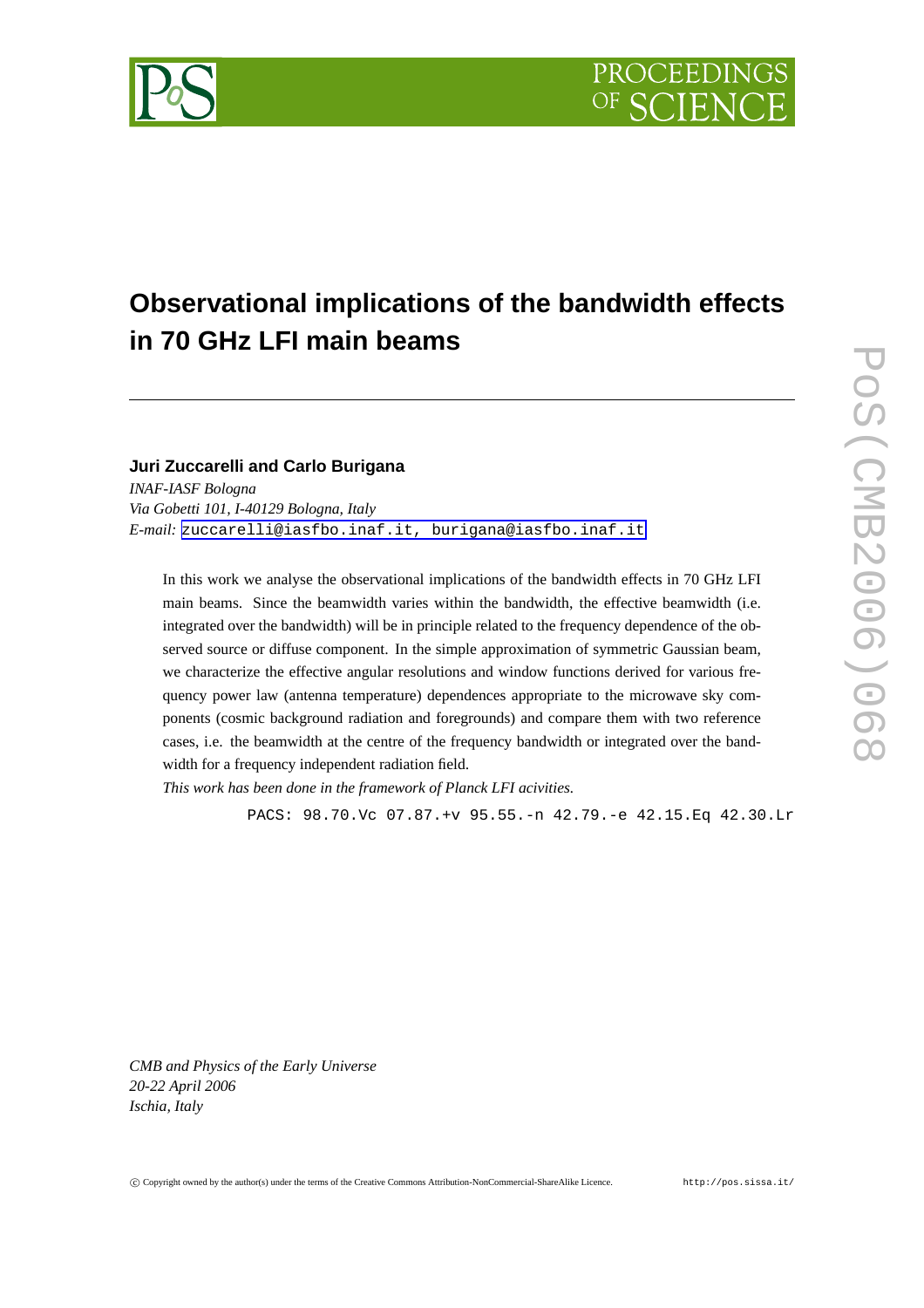#### **1. Introduction**

Cosmic microwave background (CMB) anisotropy experiments use receivers with a relatively wide ( $\Delta v/v \sim 20\%$ ) bandwidth to improve sensitivity (see, e.g., [\[2\]](#page-3-0), [[4\]](#page-3-0), [[3\]](#page-3-0)). Optical distortions can affect the beam resolution and shape in a frequency dependent way within the bandwidth. Various astrophysical components, with different spectra, contribute to the global microwave signal. Each of them will be then observed with a different beam resolution and shape integrated over the bandwidth [[5](#page-3-0)]. We quantify here this effect for PLANCK LFI at 70 GHz.

#### **2. Analytical description**

Passing from the case of infinitesimal bandwidth to that of a finite bandwidth, the beam response averaged over the bandwidth can be written to a good approximation as:

$$
R(\varepsilon, \sigma_m, \sigma_M) \longrightarrow \int d\nu \, \psi(\nu) \, R(\varepsilon, \sigma_m(\nu), \sigma_M(\nu)), \qquad (2.1)
$$

where  $\varepsilon$  is the angle between the *x* axis of the reference system of the telescope field of view plane, *x*−*y*, and the major semi-axis of the beam shape,  $\sigma_m(v)$  and  $\sigma_M(v)$  are the minor and major semi-axis of the beam shape respectively. The beam shape in the *x*−*y* plane is here described by a bivariate Gaussian (a good approximation up to 20–25 dB below the peak response). We can write *R* as  $R(\varepsilon, \sigma_m, \sigma_M) = \exp[-A_M^2/2\sigma_M^2 - A_m^2/2\sigma_m^2]$ , where  $A_M = (x - x_0)\cos \varepsilon + (y - y_0)\sin \varepsilon$ and  $A_m = -(x-x_0)\sin\epsilon + (y-y_0)\cos\epsilon$ . The function  $\psi(v)$  specifies the answer in the bandwidth. It is assumed  $\psi(\nu) \neq 0$  only in a small frequency interval  $2(\Delta/2)$  around  $\nu_0$ . To the lowest approximation  $\psi(v) = 1$  for  $v_0 - \Delta/2 < v < v_0 + \Delta/2$  and 0 otherwise (for PLANCK LFI,  $\Delta \sim 0.2v$ ). In this study we assume this simple approximation, but our approch can be easily generalized to any choice of this function. In this notation  $\sigma_i = FWHM_i/2\sqrt{2\ln 2}$ ; here *i* represents the index of the various frequency samples, <sup>ν</sup>*<sup>i</sup>* , within the bandwidth. The variations within the bandwidth of  $\sigma_i$  along the *x* and *y* directions and their average are shown in Fig. [1.](#page-2-0) Their behaviour can be well fitted by a second order polinomial. In the symmetric Gaussian beam approximation, for the considered beam we have  $\sigma_{ave}(v) = 16.6440 - 0.299757 \cdot v + 0.00200582 \cdot v^2$ .

The sky surface brightness in the direction  $\gamma$  can be written as  $S_v(\gamma) = I(v) \cdot S(\gamma)$ , where approximately:  $I(v) \propto v^{-0.7}$  and the antenna temperature,  $T(v) \propto v^{-\alpha}$ , is  $T(v) \propto v^{-2.7}$  for synchrotron emission;  $I(v) \propto v^{-0.1}$  and  $T(v) \propto v^{-2.1}$  for bremsstrahlung emission;  $I(v) \propto v^4$  and  $T(v) \propto v^2$  for dust emission. For a blackbody at  $\simeq$  2.7 K, at frequencies about 70 GHz we have approximately  $T(v) \propto v^{-0.7}$ .

Integrating over the beamwidth, the total power can be written as:  $W_{tot} = \frac{1}{2}$  $\frac{1}{2} \int A_e^{bb}(\Omega) S^{bb}(\Omega) d\Omega$ , where  $A_e^{bb}(\Omega) = \int_V \sigma(v)A_e(v)P_n(v,\theta) dv/f \sigma(v) dv$  defines the antenna efficient area in the bandwidth and the function describing the source, weighted on the bandwidth, can be written as  $\int_{V} S_{V}(\Omega) dV \equiv S^{bb}(\Omega) \equiv S(\Omega) \int \sigma(v) dv \quad [Wm^{-2}sr^{-1}]$ .

Differently, if we observe a point source (i.e. of angular extension much smaller than the beamwidth) at the (monochromatic) frequency  $v$  with a symmetric Gaussian beam, the beam response is  $P_n(v, \theta) = \exp(-\theta^2/2\sigma_b^2(v))$ , where  $\theta$  is the angular distance from the direction of the antenna pattern maximum (i.e. beam centre). The temperature dependence on the frequency <sup>ν</sup> can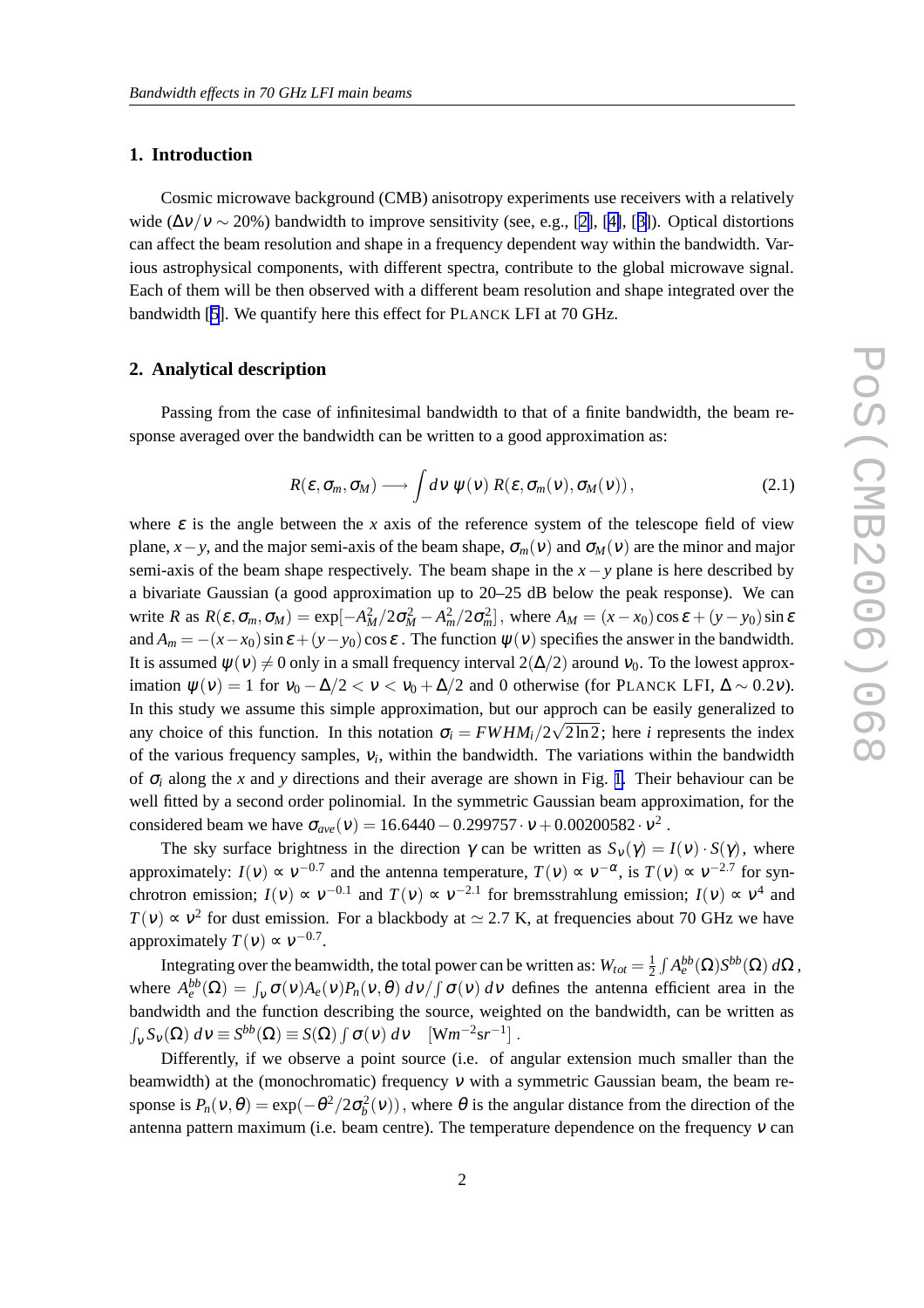<span id="page-2-0"></span>

**Figure 1:** Top panels: beamwidth as function of the frequency along the *x* (left panel) and *y* (middle panel) directions, and their average (right panel). Bottom panels: the observed temperature at various angles  $\theta$  from the beam centre for different values of  $\alpha$  from -3 to 3 (left panel); zoom of left panel close the half power value to able to see the lines at different  $\alpha$  (middle panel); FWHM (in arcmin) averaged over the bandwidth as function of the spectral index  $\alpha$  (right panel). Note that the maximum variation is equal to 0.06126'. Clearly, for spectra decreasing (increasing) with frequency the effective beamwidth is larger (smaller).

be expressed by  $\delta T_v^{obs} = \int_{src} P_n T_v d\Omega / \int P_n d\Omega$ , where the integral  $\int_{src} P_n T_v d\Omega$  is over the source extent. Integrating over the bandwidhth, we have:

$$
T^{obs} = \int T_V^{obs} \, d\mathbf{v} \quad \text{equivalent to} \quad T^{obs} = \int \frac{\int_{src} P_n T_V \, d\Omega}{\int P_n \, d\Omega} \, d\mathbf{v} \quad . \tag{2.2}
$$

## **3. Observational implications**

The case of a point source is of particular interest since it allows to map the effective beam [[1\]](#page-3-0) integrated over the bandwidth and then to define the effective beam resolution integrated over the bandwidth as function of the radiation spectral behaviour.

Of course, if  $\sigma_b(v)$  were independent of v then the observed temperature can be separated as:  $T^{obs}(\theta) = \text{Espr}(\theta) \times \int T_v dv$ , where  $\text{Espr}$  depends only on  $\theta$  and the integral depends only on the source spectral behaviour. The angular resolution will be then independent of the source spectrum. In the real case  $\sigma(v)$  depends on the frequency and the angular resolution will depend on the spectral behaviour of considered radiation field [[5](#page-3-0)] according to  $T^{obs}(\theta) = \int T_V^{obs} dV$ .

Adopting the  $\sigma_{ave}(v)$  parabolic law of previous section, we calculated the observed temperature for  $-3 \le \alpha \le 3$  (at steps of 0.2) in order to cover the large variety of foreground spectra and for angles of view from the beam centre  $0 \le \theta \le 4\sigma_{ave}$ . Explicitely, the integral used for the computation is:

$$
T = \int_{v_0 - \Delta/2}^{v_0 + \Delta/2} \frac{\left(\frac{v_{GHz}}{70}\right)^{-\alpha} \exp\left(\frac{-\theta^2}{2\sigma_b^2(v)}\right)}{\sigma_b^2(v)} \, dv \,. \tag{3.1}
$$